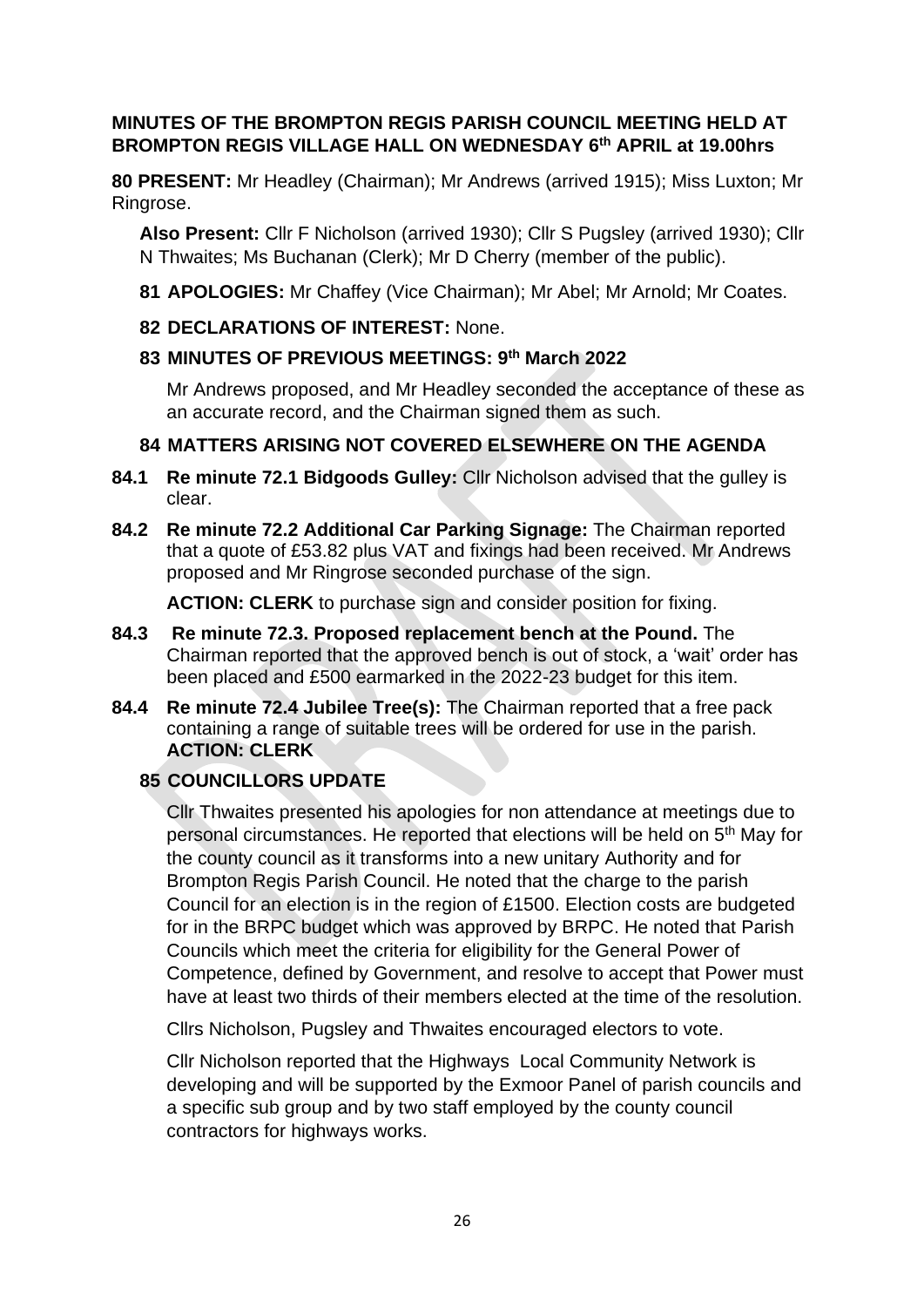Cllr Nicholson reported that the concerns of residents in Bury re very large vehicles travelling through the area and recent damage to properties has been reported to the County Highways Team with a view to signage being installed to warn HGVs that the road is unsuitable.

Cllr Nicholson reported that issues facing residents across Exmoor during the recent power cuts, including loss of digital phone lines and damage to copper phone lines was being considered by parish councils and noted the agenda item at this meeting.

The Chairman invited Cllr Pugsley to speak and he advised that he would like to do so under agenda items related to: emergency planning and planning.

# **86. DEFIBRILLATOR UPDATE**

The Chairman advised that an awareness training session had been held as agreed. Some participants had volunteered for the Village Emergency Telephone Service (VETS). Follow up actions were underway and the parish continued to be grateful to Mr Lloyd for his regular checks on the defibrillator at the village hall.

The request that purchase of a defibrillator for Bury be considered (minute 72.5) had been reviewed as agreed. Volunteers have come forward to support and host an installation. The meeting discussed the issue and agreed that if installed a defibrillator should be easily accessible from both sides of the ford and be visible to visitors and residents. The Chairman noted that SW Ambulance does not refer 999 callers to a defibrillator more than 200m from the location of need. Mr Ringrose advised that many First Responders are equipped with defibrillators and that there may be potential for that service to support residents in Bury and isolated properties in the parish.

The Chairman recommended that a future meeting consider positively the installation of a defibrillator in Bury.

**ACTION: CLERK** to discuss with Mr Arnold a location; agenda item for a future meeting.

# **87. EMERGENCY PLANNING**

**87.1 Generators:** The Chairman reported that Mr Abel and the Clerk had advised that the offer of small generators to the parish was acceptable in principle. The shop has defined its need for generator back up. Mr Andrews and Mr Ringrose suggested that issues related to fuel use and storage be further considered. It was agreed that options and procedures would be defined before further steps are taken.

**ACTION: CHAIRMAN, CLERK, MR ABEL, MR ANDREWS, MR RINGROSE;**  Agenda item at a future meeting**.**

**87.2 Phones:** The BRPC has received correspondence from residents reporting concerns over loss of digital phone, mobile phone and internet communications during the recent storms.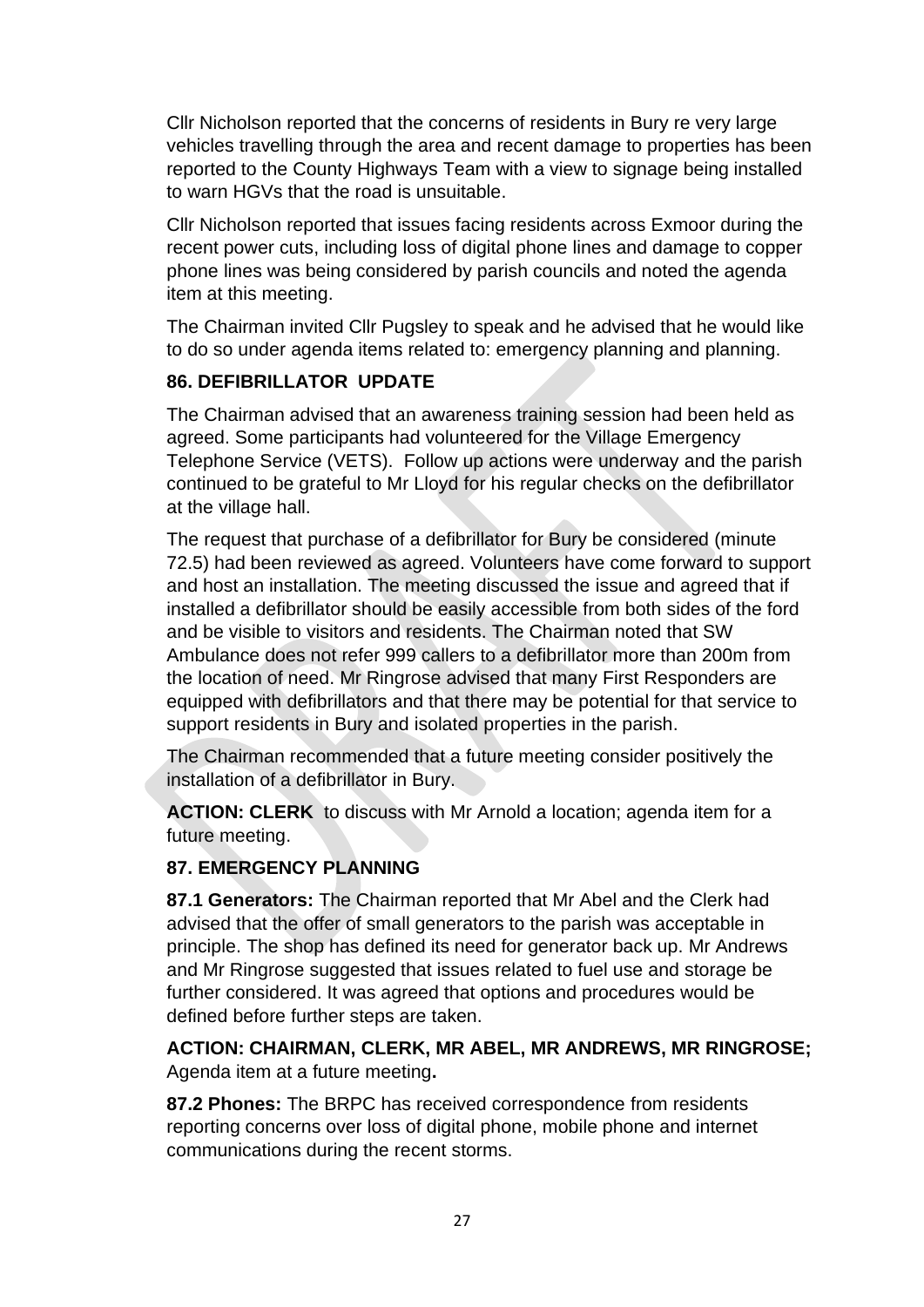The Chairman noted that the BRPCC is considering generator or battery back up for the mobile phone mast on St Mary's church; the Brendon Beacon magazine printed information about BT battery back up systems.

Cllr Pugsley advised that while communications issues due to loss of digital phone lines during power cuts may be addressed by batteries and generators it is also part of the larger issues of Parliamentary approval for digitalisation of all phone lines by 2025 and that the switching on of the emergency mast outside the parish would be important in future.

The Clerk advised that BRPC had opposed the removal of telephone kiosks in the parish on grounds that they can provide an emergency phone service for residents in the event of power cuts and for visitors without mobile signals and continued to be important because the kiosks in the parish are copper wired and copper wired lines are not affected by the loss of power (but might be damaged by wind). In response to a request from Mr Cherry to speak on this matter, the Chairman invited him to do so and Mr Cherry advised that the BT call box in Brompton Regis is working.

# **88 CORRESPONDENCE/ MEETINGS**

88.1 Grant request toward a Jubilee event: this has been received and will be on the agenda of the next BRPC meeting.

# **ACTION: CLERK** agenda item.

88.2 BRPC co-option process: The Chairman advised that a resident had requested information about this, that the Chairman and Clerk are addressing the request and that the BRPC would be informed of actions taken.

# **ACTION: CLERK**

88.3 'Somerset Jubilee parish Portraits': the Chairman outlined an invitation received by parish councils in Somerset to contribute to this.

**ACTION: CLERK** to publish information on the community website and noticeboards and provide information for the Brendon Beacon.

88.4 Immortal Sports triathlon scheduled for June: this has been cancelled.

88.5 EYV summit: The Chairman invited parish councillors to attend.

**ACTION: CLERK** to circulate info.

88.6 Wimbleball Easter planning: The Clerk reported from the meeting about this. The meeting **AGREED** that a no barbecue policy was preferred to static barbecue sites; that issues of anti social behaviour by visitors are likely to continue and include litter, human faeces and traffic.

**ACTION: CLERK** to advise partners of issues.

# **89 HIGHWAYS**

The Chairman welcomed the replacement of the sign at the water pumping station.

Damage to Byrants Bridge, apparently caused by a car collision, has been reported to the SCC.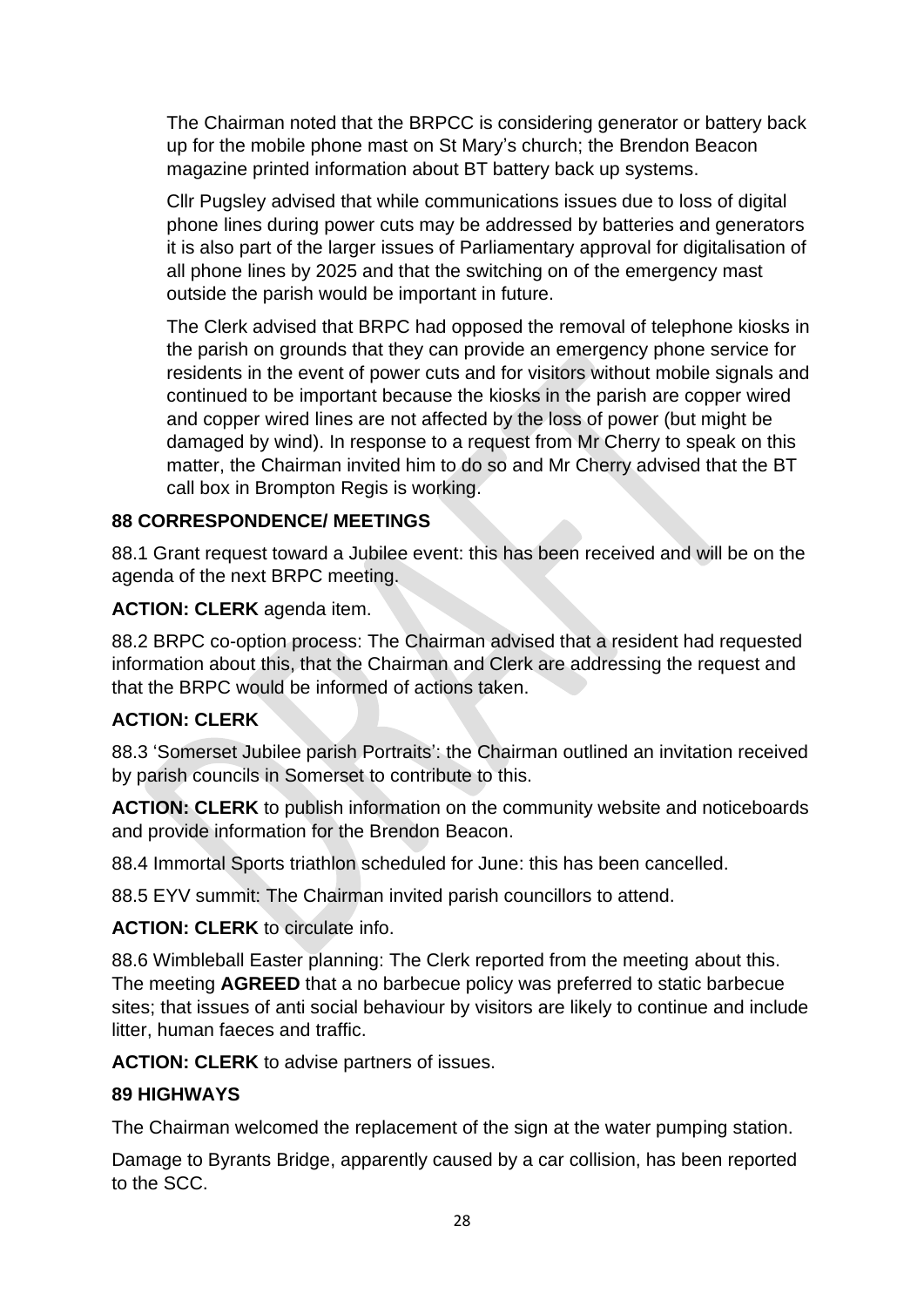Residents reported a 'near miss' between a large vehicle travelling at speed across Bessom Bridge while horses and riders were on the road. This has been reported to Highways with a request that warning signs re horse riders be installed.

### **90 PLANNING**

Cllrs Nicholson and Pugsley outlined the discussion at the ENPA meeting regarding application 6/3/21/120. (Proposed dark skies discovery hub, Wimbleball lake, South West Lakes Trust).

The ENPA had approved the application and while both Councillors are aware of local concerns about visitor impact they had defined no grounds not to support it, and noted that the SCC Highways Team had not objected to the application.

Cllr Nicholson advised that she had requested that the ENPA consider developments at Wimbleball in the context that these may not have real connections with the local communities and may run counter to the expectations of communities for a reservoir rather than a multi activity site for visitors. The meeting discussed the negative impacts of large numbers of visitors (stated by SW Lakes Trust to be 200,000 p.a.) on land use, farming business needs and the daily lives of residents. Mr Andrews described the range of issues related to visitor that affect his business negatively. The meeting asked the County and District Councillors and members of ENPA present to communicate clearly the concerns and experience of the community that development at Wimbleball is now over capacity and that no further development be permitted.

The meeting voiced particular concern that in expressing no objections to this and other proposals for development at Wimbleball the County Highways Team appear to have a limited conception or appreciation of the nature of the roads in the area and are accepting that the roads can accommodate 200,000 people p.a.

Mr Ringrose proposed that traffic numbers on Hill Lane be monitored, and the meeting supported this proposal and asked Cllr Nicholson to enable this. She suggested that the Highways LCN might approach this. Cllr Pugsley commented that traffic numbers would provide evidence against which to assess both current infrastructure and future development.

# **ACTION: CLLR NICHOLSON**

### **91 FINANCE**

**91.1 Appointment of internal Auditor.** The Clerk reminded the meeting of the requirements for the BRPC accounts to be audited. Miss Luxton Proposed and Mr Andrews seconded the appointment of Mr Pollard as internal auditor and the meeting unanimously **AGREED**.

### **ACTION: CLERK**

**91.2 Dates for public inspection of the accounts:** Mr Andrews proposed and Miss Luxton seconded and the meeting unanimously **AGREED** the dates as either 13 June to 22 July or 30 June to 8 August, the dates to be confirmed with the internal auditor.

# **ACTION: CLERK**